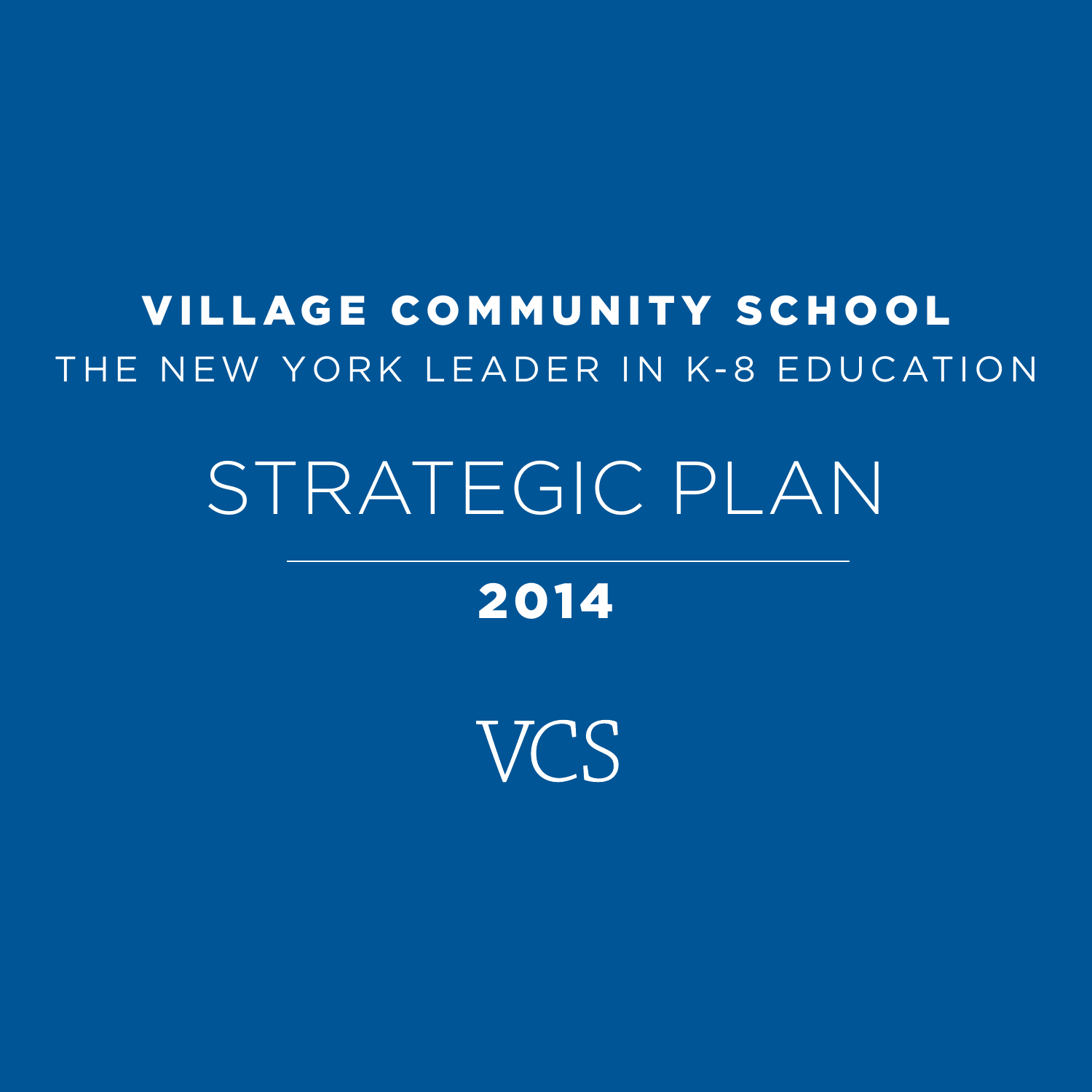## VILLAGE COMMUNITY SCHOOL MISSION STRATEGIC

### MISSION STATEMENT

#### DIVERSITY STATEMENT

Village Community School develops self-motivated students who value the challenging and rewarding process of learning as an integral part of life. We choose to be a diverse community where equity, creativity, and critical thinking are essential to the rigorous education we provide. Our graduates are skilled and confident, able to advocate for themselves and others. They are well prepared for high school and for their futures in an increasingly complex and dynamic world.

PILLAR: BUILDING F R O M STRENGTH 4





STRATEGIC PILLAR: **FINANCIAL SUSTAINABILITY**  $10$ 



Village Community School is strengthened and enriched by the diversity of our students, families, and staff. We are committed to cultivating intellectual, social, and emotional growth in an inclusive environment where diverse experiences and perspectives are essential to the rigorous education we provide.

STRATEGIC PILLAR: **PROGRAM &** FACULTY 6





## STRATEGIC PILLAR: **DIVERSITY** 7



STRATEGIC PILLAR: FACILITIES 8

STRATEGIC PILLAR: TECHNOLOGY 9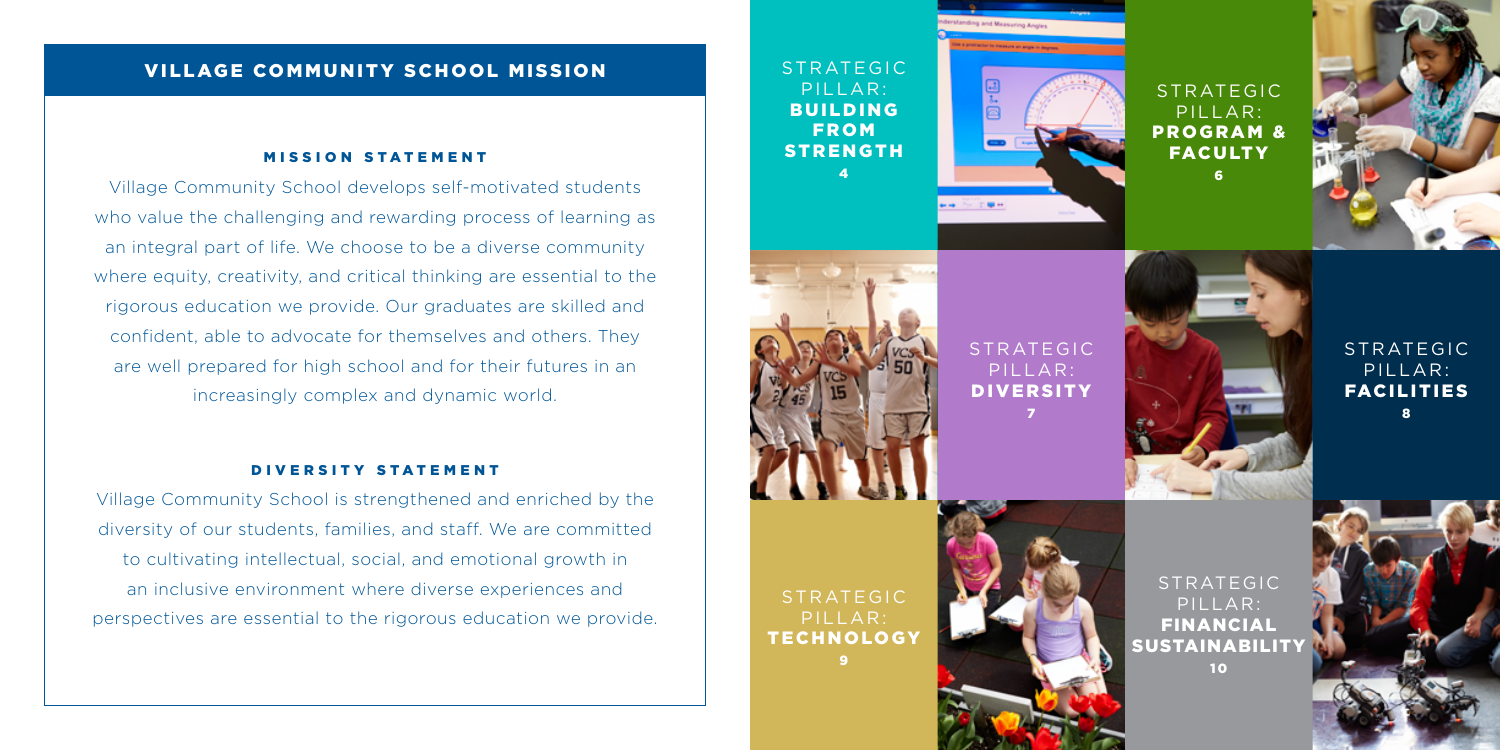As we approach our 45th year, VCS is an established, sought-after school operating from a position of tremendous strength. We can now see the evidence of our work in the faces of hundreds of highly successful adults, university students, and teenagers who are VCS graduates. Our alumni are leaders – independent thinkers driven to achieve great things for themselves and the common good.

VCS enjoys an excellent reputation in the educational community. Our ambition is to be known by families and educators alike as *the* New York leader in K-8 education. The recommendations in this Strategic Plan endorse that Vision Statement as VCS moves boldly into the future.

Our ambitions reflect our core identity. VCS has proudly chosen to remain a K-8 school. It is our heritage, our expertise, and our point of differentiation. Current research in neuroscience affirms VCS's K-8 pedagogy. Many of the techniques we intuitively believed optimal for young learners are now empirically proven to be ideal for cognitive development and academic performance. We will build upon that powerful foundation as we welcome thoughtful innovation that enhances learning for the current student population.

Every few years the VCS Board of Trustees initiates a review and reconsideration of the school's goals in the context of an ever-changing world. This process prioritizes certain key areas – Strategic Pillars – and includes analyzing data to produce forward-looking recommendations. These recommendations facilitate development of implementation plans to be undertaken over the next three to five years.

We composed this Strategic Plan with an eye to 2020. When VCS celebrates its 50th anniversary, we will also be celebrating the accomplishment of many of the objectives delineated here.

#### PURPOSE OF THE STRATEGIC PLAN

VCS uses the recommendations in its Strategic Plan to guide the myriad decisions that must be made to **wisely use our resources** of talent, time, and funds. Whatever the final outcome of any single recommendation, the ultimate purpose of the Strategic Plan is to enhance the school's service to its students.

#### STRATEGIC PLANNING PROCESS

The creation of the 2014 Strategic Plan was a highly inclusive, Board-led process. VCS administrators, current parents, alumni parents, staff, and the Board worked diligently together over several months.

VCS received additional input via a National Association of Independent Schools [NAIS] survey of prospective and current VCS parents, as well as parents who considered VCS but ultimately did not enroll. NAIS chose VCS to pilot this survey – the only New York school chosen to participate – because of our leadership position. The survey results were overwhelmingly positive, affirming VCS's current direction and reinforcing our intention to be even more ambitious.

The process culminated in the creation of this Strategic Plan document. Some of the Strategic Pillars and recommendations overlap by design. The success of our educational program and teachers depends upon robust diversity, excellent facilities, innovative technology, and strong financial sustainability. The Pillars are, in fact, interdependent.

## STRATEGIC PILLAR: BUILDING FROM STRENGTH

### "Education is not the filling of a pail, but the lighting of a fire."

- William Butler Yeats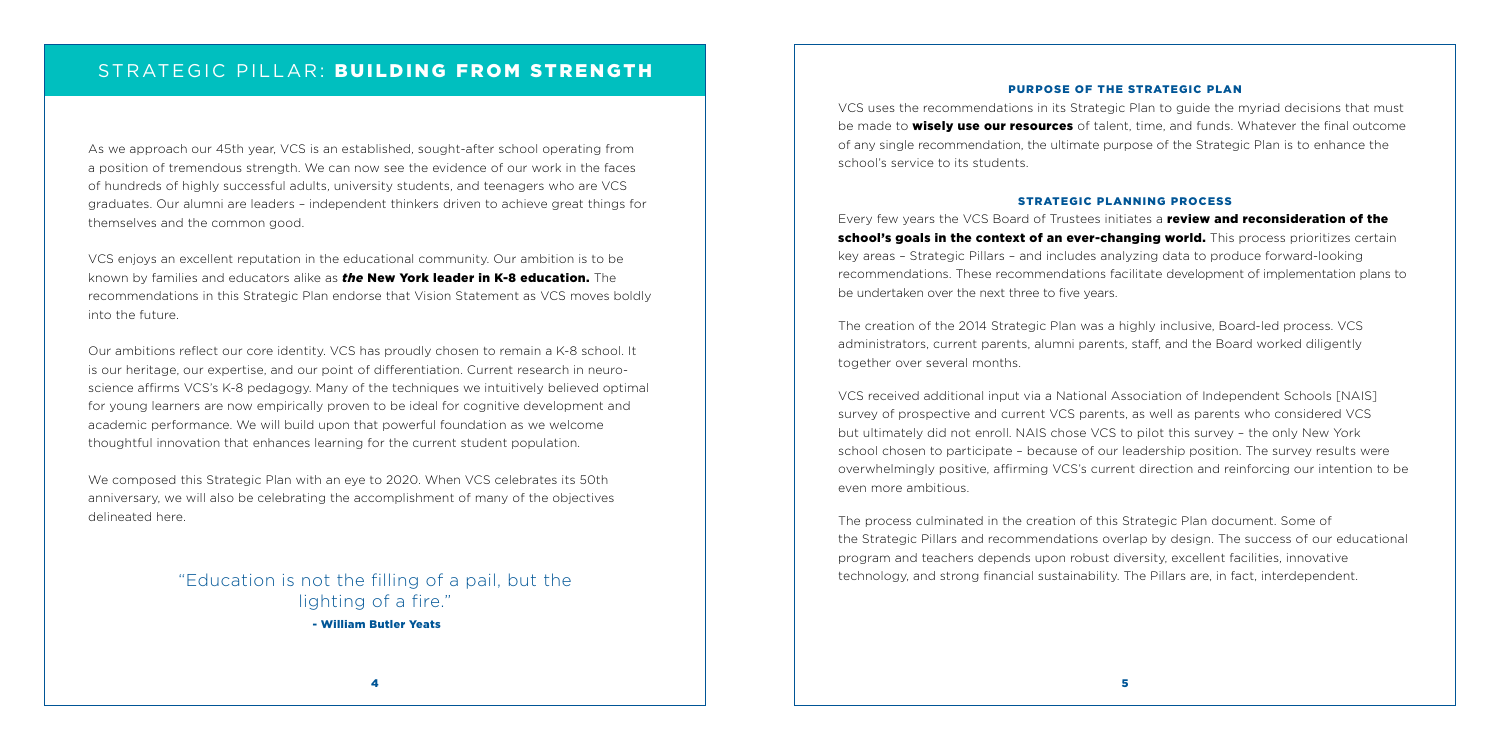## STRATEGIC PILLAR: PROGRAM & FACULTY **STRATEGIC PILLAR: DIVERSITY**

A great school requires a **challenging curriculum and exceptional teachers.** Innovative faculty and a dynamic program are pivotal to our leadership position in K-8 education and to the outstanding intellectual achievement of our students throughout their academic and professional careers.

#### **OVER THE NEXT FIVE YEARS, VCS SHALL:**

Diversity is a cornerstone of a VCS education. We believe **diversity is essential to academic** vitality. We know that a heterogeneous community provides students with the richest learning experience and develops the crucial empathic skills that serve alumni for a lifetime.

- Define excellence in K-8 education and communicate it to our community
- Explore ways to share our leadership in K-8 education with other schools and educators, disseminating our accumulated knowledge
- Continue to formalize the scope and sequence of the core program, knowing that classroom experiences will include much more than these baseline content and skills parameters
- Continue to evaluate the program and formalize the evaluation process to ensure consistency
- Continue attracting, hiring and retaining leading K-8 faculty and staff
- Continue to focus on innovation as a means to faculty and program excellence
- Explore ways to ensure that each staff member can perform to his/her best ability as we allocate space and other resources including time and money
- Communicate the value, strength and design of each program division: Early Years, Middle Years, Upper School

VCS students do more than appreciate people and perspectives different from themselves. They act as global citizens, seeing the world from multiple angles and arguing persuasively from different viewpoints.

#### **OVER THE NEXT FIVE YEARS, VCS SHALL:**

• Better define and communicate how diversity is embedded in the entirety of VCS education – from admissions choices to global outreach experiences – showing how diversity is a core

• Evaluate admissions and hiring practices with a goal to increase acceptance and retention of a

- strength and part of our identity
- diverse VCS community
- Explore ways to measure the success of VCS diversity
- heterogeneous community
- Share our diversity leadership and programming with others in education and beyond

• Analyze New York demographic trends to ensure our diversity efforts reach and retain a

"Once something is memorable, it's living and you're using it. That to me is the foundation of a creative society."

#### – Yo-Yo Ma, Cellist and Composer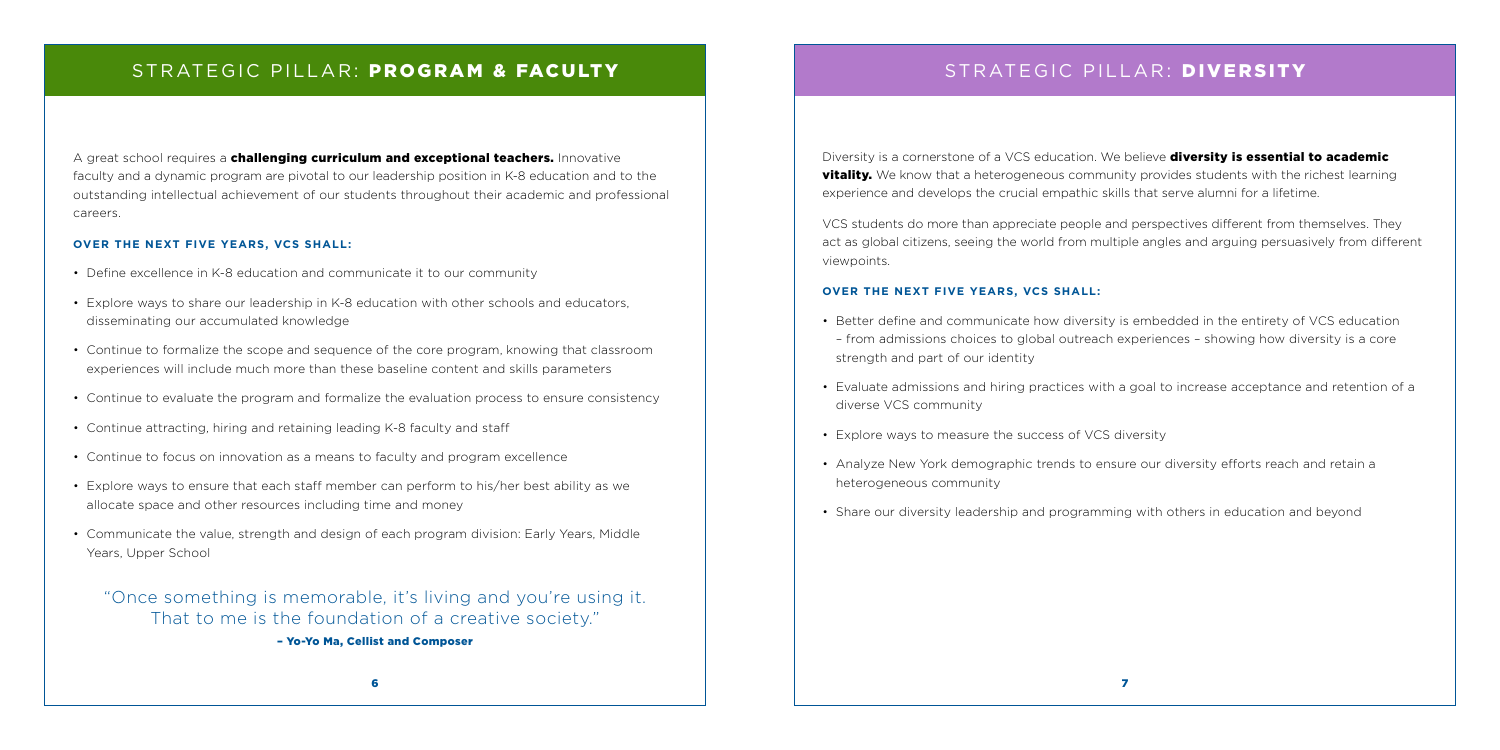Students thrive in our aesthetically pleasing, inspiring school setting. VCS has built facilities that change and grow as our program does. Adding additional space and flexibly using our existing physical plant will enable VCS to **proactively prepare for changing needs** before they occur. As we make decisions about our facilities, environmental best practices will continue to be key considerations.

#### **OVER THE NEXT FIVE YEARS, VCS SHALL:**

- Evaluate and modify existing space allocations to align with current and anticipated program needs of a leading 21st-century school
- Seek opportunities to share space and facilities with other schools and organizations
- Build and/or acquire additional space to meet the school's requirements
- Use digital storage solutions whenever possible to reduce physical storage needs
- Communicate the value and positive program impact of our facilities and showcase that strength to the VCS community and prospective families

## STRATEGIC PILLAR: FACILITIES

As a forward-thinking school, VCS welcomes opportunities to pilot new technologies, swiftly evaluating the costs and benefits. We foresee many new ways to enlist technology as a means to advance learning, global experiences, communication, and efficiency.

#### **OVER THE NEXT FIVE YEARS, VCS SHALL:**

• Use technology to optimize curriculum for individual learners – providing more advanced/ additional classes, assistive/remedial classwork, opportunities to learn with others in ways that

• Undertake regular technology audits to ensure optimal resources are both in place and in use,

- testing, and nimble responses to changing tech options
- transcend time and space constraints
- reducing overlap, obsolescence and under-utilization
- money
- student performance
- prospective, current, and alumni families

**• Remain eager adopters of technology to enhance education** and embrace pilot programs,

• Use technology resources more creatively to maximize efficiencies of time, staff, space, and

• Continually evaluate the available and upcoming technologies for opportunities to enhance

• Explore and use the most effective forms of technology for communications and marketing to

"We now accept the fact that learning is a lifelong process of keeping abreast of change. And the most pressing task is to teach people how to learn."

– Peter Drucker, Author, Professor and Management Consultant

## STRATEGIC PILLAR: TECHNOLOGY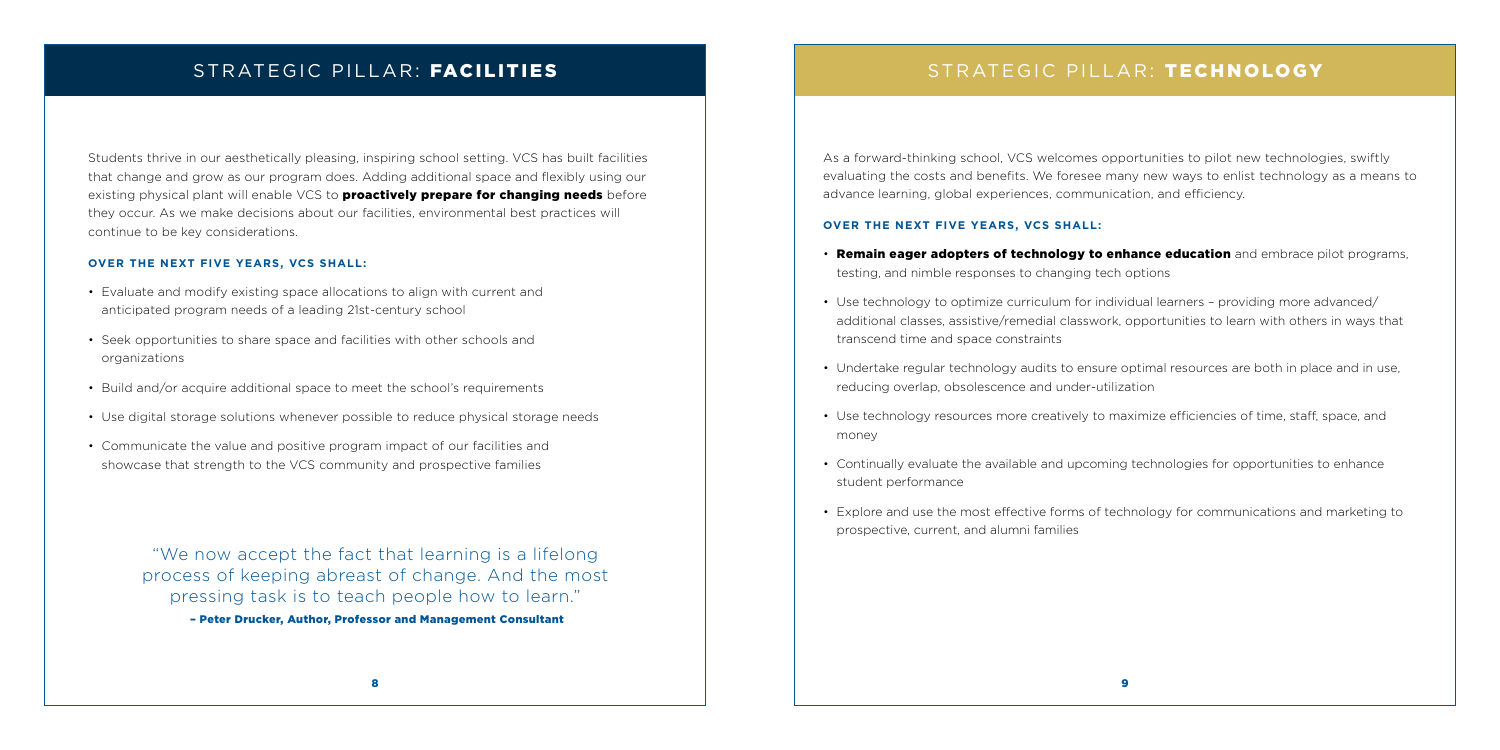Fiscal strength allows VCS to act on its ambitions. Being leaders in K-8 education requires financial support from all who will benefit or have benefited from the VCS program. We must create and foster a culture of giving that ensures VCS's continued success. We must also examine the impact of demographic trends on all aspects of access, affordability, and enrollment.

#### **OVER THE NEXT FIVE YEARS, VCS SHALL:**

- Continue prudent financial management of the school's resources
- Increase revenue from existing and new fundraising streams
- Explore new revenue sources
- Begin a Capital Campaign to fund priority initiatives based on this Strategic Plan
- Ensure that our tuition assistance model enables the school to maintain a socioeconomically heterogeneous student population
- Shift from "admissions culture" to "enrollment management" building a more comprehensive, proactive model to manage admissions and retention through changing times
- Grow the culture of philanthropy at VCS
- Invest in new marketing initiatives reinforcing our vision as the New York leader in K-8 education

**Member-at-Large** Scott Corrigan **Member-at-Large** Norma Katz **Member-at-Large** Adviti Muni **Member-at-Large** Jim Taylor **Staff Member** Tammy Dunn **Staff Member** Harry Hancock **Community Member** Judith Jurney **Community Member** Hila Cohen Rosen **Community Member** Tory Ruffolo **Community Member** Steve Skulnik **Community Member** Jennifer Allan Soros

## STRATEGIC PILLAR: FINANCIAL SUSTAINABILITY

## "We need to choose our century. The students have chosen theirs."

— Heidi Hayes Jacobs, Author, Speaker and internationally recognized Education Leader

#### **2013-2014 VCS BOARD OF TRUSTEES**

**Head of School** Eve Kleger

**Chair** Cara Marriott

**Vice-Chair Allison Russo Treasurer** Mark Howard **Secretary** Natalie Judelson

#### **2013-2014 VCS STRATEGIC PLAN SUB COMMITTEE MEMBERS**

Tory Ruffolo **Co-Chair** Jim Taylor **Co-Chair** Eve Kleger **Head of School** Denise Frazier **Asst. Head of School** Cara Marriott **Board Chair** Susanna Aaron Obie Benz Laurence Hagan Harry Hancock Beverly Israely Norma Katz Pauline Nakios

#### **2013-2014 VCS STRATEGIC PLAN STEERING COMMITTEE**

Karen Azoulay Obie Benz Marc Blazer Alexis Bleich Judy Calixto Renée Chung Scott Corrigan Mindy Dehnert Tammy Dunn Mark Howard Beverly Israely Parisa Jaffer Natalie Judelson Judith Jurney Jill Kaplan Michael Katz Norma Katz Joan Kjelleren Jiyuen Lee

Peter Meinke Adviti Muni Jasmin Norwood Thomas Novembre Sarah Paley Ruben Parra Christina Pelekanos Alison Ramsey Jessica Romero Hila Cohen Rosen Allison Russo Craig Schlanger Steve Skulnik Connie Sopic Jennifer Allan Soros Kathleen Tait Richard Vermillion Sarah Williamson-Broadman

Eve Kleger **Head of School** Denise Frazier **Asst. Head of School**

Cara Marriott **Board Chair**